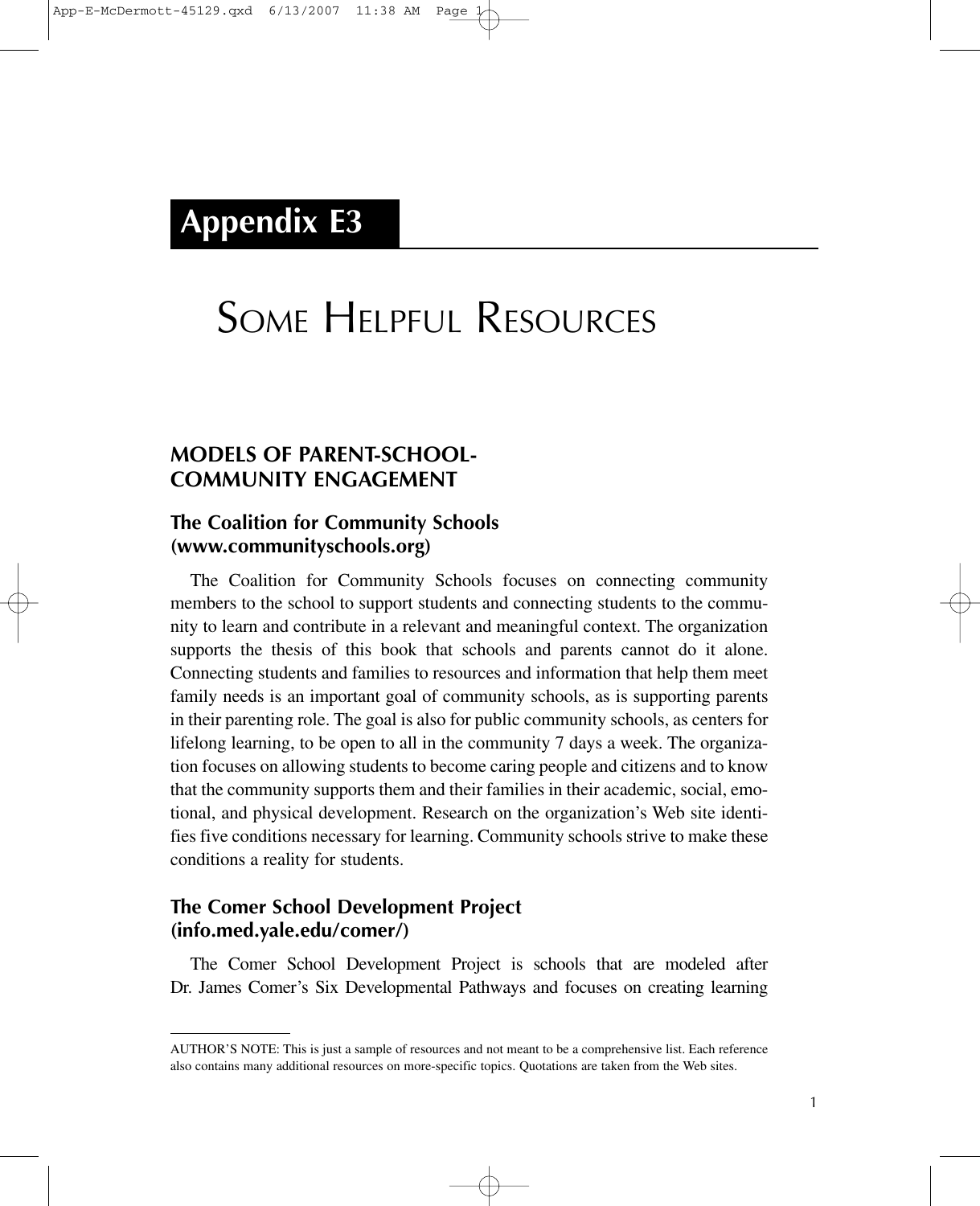#### 2 DEVELOPING CARING RELATIONSHIPS

environments that foster a child's physical, cognitive, psychological, language, social, and ethical development. It also is based on the belief that "all children are entitled to the opportunity to reach their highest potential." It involves a school planning and management team that includes school administrators, teachers, support staff, and parents. It also includes a student and staff support team, including the principal, school counselors, social workers, school nurses, and anyone supporting the student's development. This team connects everyone concerned with the resources needed internally and externally to support students. The parent team focuses on getting parents to support the school activities. Parents also provide representatives for the management team. This model also works with school districts to get support from everyone involved. Like the caring process described in *Developing Caring Relationships Among Parents, Children, Schools, and Communities,* the Comer Model is based on a collaborative decision-making process rather than a traditional, top-down process.

## **The Developmental Studies Center (www.devstu.org)**

The Developmental Studies Center is a nonprofit organization that was founded in 1980 to facilitate children's academic, ethical, and social development. From its Web site, we read that "students who feel connected to their school perform better and are less likely to engage in problem behaviors." This K–6, research-based, caring school community program is nationally recognized and "focuses on strengthening students' connectedness to school—an important element for increasing academic motivation and achievement and for reducing drug use, violence, and delinquency." The center has a whole library of excellent books on caring that can be integrated into any school reading program. It has also developed afterschool programs that focus on building caring communities. It has homeside activities for every grade that involve asking meaningful questions of any family member (parent, grandparent, sibling, relative) about family history and so on. The goal is to enhance rapport between teachers and families, to help teachers understand more about home values, and to help families understand more about what is going on in school discussions and activities on the topic as well.

## **The Institute for Responsive Education Parent Leadership Program (www.responsiveeducation.org/parentExchange.html)**

The focus of the Parent Leadership Program is to expand networking for parents and provide opportunities for parent leadership development. It provides conferences, newsletters, and stories of best practices via several methods. The leadership programs can result in certification in leadership either for community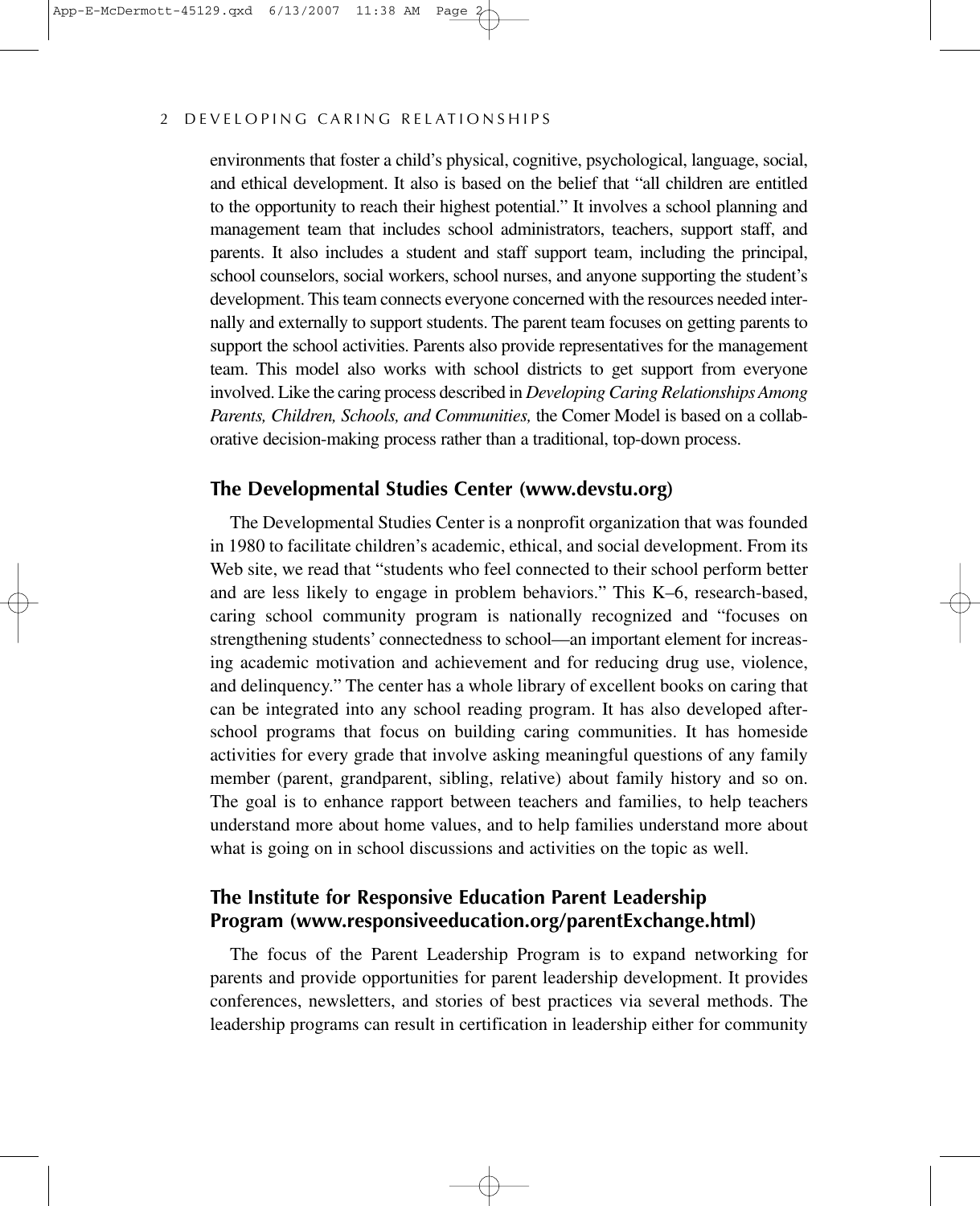and political change or for school parent involvement activities. Resources and training materials are available on the Web site.

#### **The School of the 21st Century (www.yale.edu/21c)**

The School of the 21st Century began in 1988 under the leadership of Dr. Edward Zigler and was implemented nationally under the direction of Dr. Matia Finn-Stevenson. The model has six guiding principles: First, schools work to develop supportive environments to involve parents in planning for their children. (The program works to meet the diverse needs of families as well.) Second, all children should have access to high-quality child care. Third, families are free to choose these services. Fourth, like the Comer Schools, the focus is on the total development of the child. The fifth and sixth principles call for high-quality programs throughout a child's education and professional development and support of staff.

#### **The Study Circles (www.studycircles.org)**

Study Circles, funded by the Annie E. Casey Foundation, involve community engagement focused on dialogue. The goal is to bring people with diverse views together to brainstorm solutions to community problems. Parents, teachers, students, business owners, and others are involved. The planning process involves representatives from all constituencies meeting to decide on the problem to be discussed and the facilitators and then usually planning a meeting a week for 4 weeks of 2 hours each or 2 half-days. Several study circles of 10–12 people in a community meet simultaneously. Time is spent getting to know each other, becoming familiar with all sides of the issue, searching for theoretical perspectives to inform the discussion, and then summarizing all ideas to solve a problem. Then no more than 2 weeks later, representatives meet to develop an action forum to move forward.

## **The Tellin' Stories Project (www.teachingforchange.org; see menu under Programs)**

The Tellin' Stories Project is a program of Teaching for Change that uses stories as a way to connect families, schools, and communities, resulting in action plans that often enhance not only academic achievement but also the social environment of neighborhoods and communities. Parents are encouraged to work with schools to redefine the school vision and work collaboratively for positive change. Parents learn skills to allow them to analyze school climate, school agendas, and so forth. Parents also are involved in cross-city parent leadership training.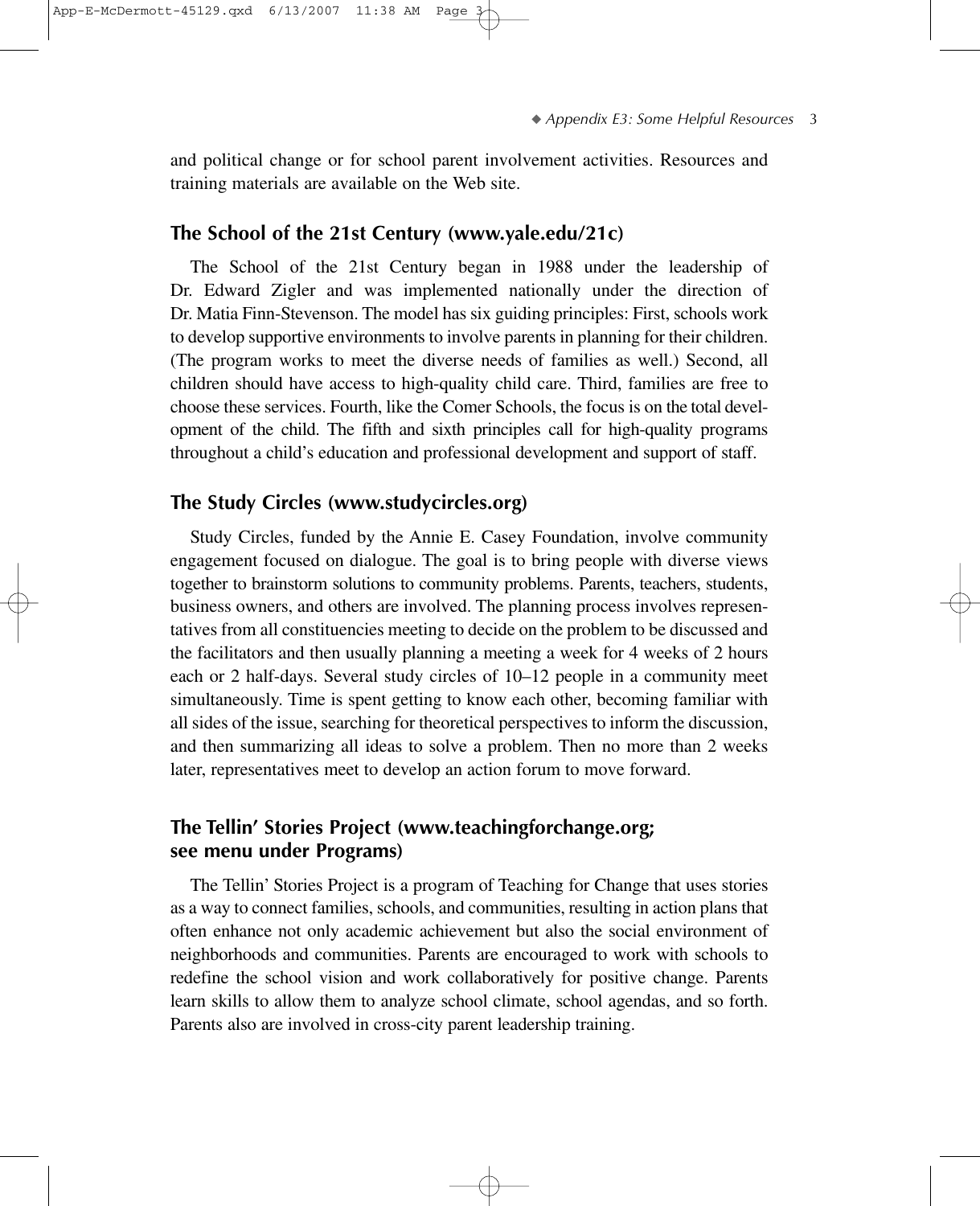## **RESOURCES AND SUPPORT FOR PARENTS AND PROFESSIONALS WORKING WITH PARENTS**

#### **The Beach Center on Disability (www.beachcenter.org/)**

This is one sample of an excellent organization designed to support parents and practitioners caring for children with disabilities and their families. The site offers a newsletter on family support; a consensus statement on families; up-to-date research; materials on diversity concerns; links to non-English Web sites on disability; and information on disability policy, family quality of life, self-determination, parent discussion boards, real stories, useful materials for parents on how to collaborate more effectively with professionals, and more.

## **The Center on School, Family, and Community Partnerships (www.csos.jhu.edu/p2000/center.htm)**

The mission of this Center is to conduct and disseminate research, development, and policy analyses that produce new and useful knowledge and practices that help families, educators, and members of communities work together to improve schools, strengthen families, and enhance student learning and development.... Current projects include the development of and research on the Center's National Network of Partnership Schools. This Network guides school, district, and state leaders, and teams of educators, parents, and others to improve school, family, and community partnerships.

The center has also collaborated with scholars in 40 other nations researching school-home-community partnerships.

## **The Child Welfare League of America "Creating Parent-Rich Communities" Initiative (www.cwla.org/parenting/cprc.htm)**

The Child Welfare League of America's "Creating Parent-Rich Communities" Initiative provides a wealth of information on how to support parents and families of children from birth through age 20. As noted on the Web site,

A parenting-rich community is aware of how systems affect parents and their children. The community takes responsibility for building on its strengths and remedying its weaknesses to build a comprehensive support network that nurtures parents and helps all children thrive. Public policy decisions on such topics as economic development, zoning, education, and social, recreational,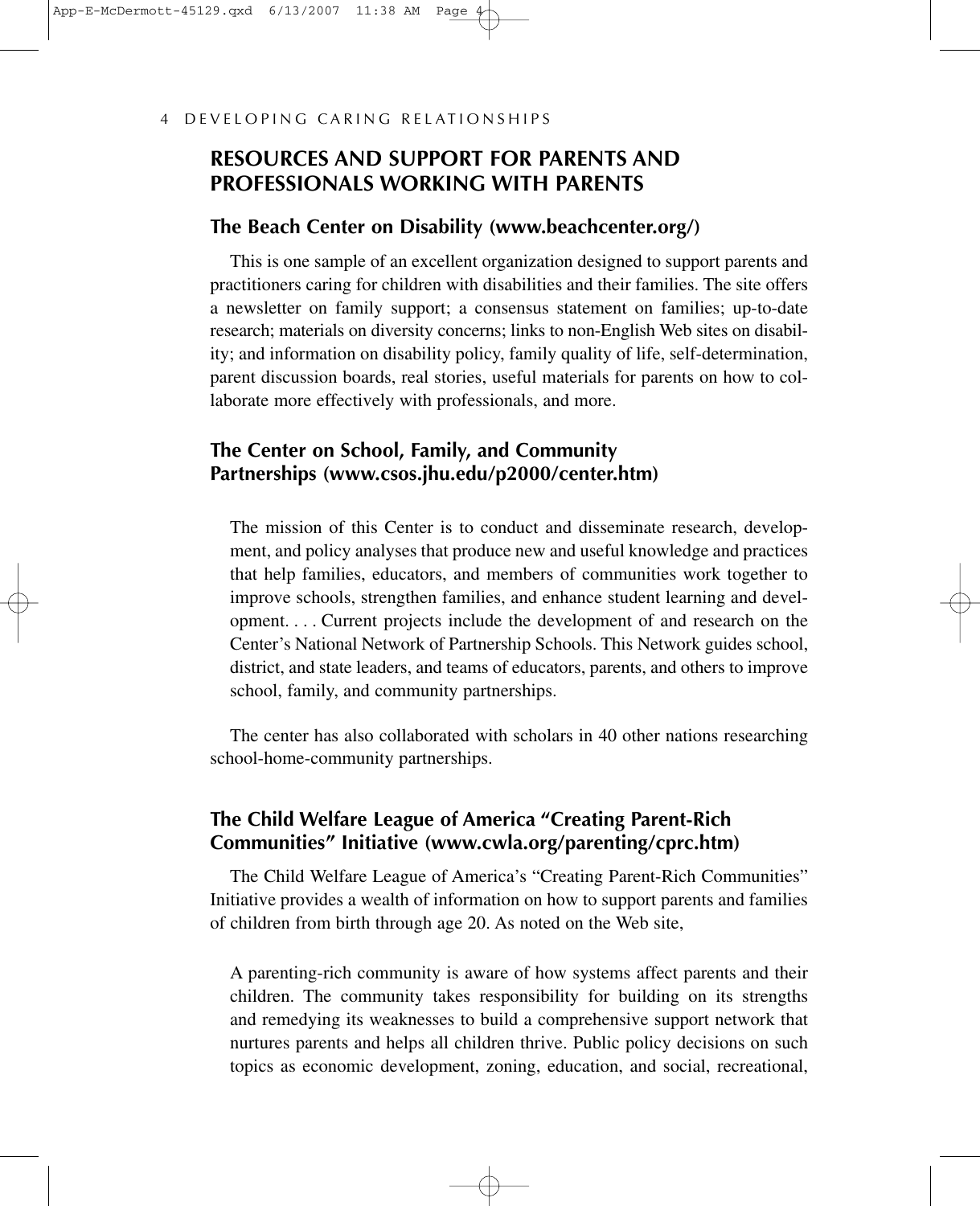and cultural services are made with an understanding of their effects on parents and their parenting role. It is a community where supporting parents in the wonderful, difficult, and challenging task of raising children is seen as fundamental to the community's social and economic well-being.

Thanks to Child Welfare League's multiyear project, we now have a Web site with "resources, tools, and information parents and other leaders can use to assess their communities and bring about changes to improve the lives of children by supporting parents and caregivers." As the league sees children's problems as systemic, its efforts to engage the community in supporting parents and families is vital to this initiative. The Web site provides lists of organizations, research, data, surveys, and resources for professionals and parents covering a broad array of topics, including supporting parents of children with special needs, adoptive parents, parents with developmental disabilities or mental illness, grandparents, parents with substance abuse problems, single and stepparents, and more.

## **Minnensota Department of Education Early Childhood Family Education (children.state.mn.us/ mde/Learning\_Support/Early\_Learning\_Services/ Early\_Childhood\_Programs/Early\_Childhood\_ Family\_Education/index.html)**

Early Childhood Family Education (ECFE) is a program for all Minnesota families with children between the ages of birth to kindergarten entrance. The program is offered through Minnesota public schools. ECFE is based on the idea that the family provides a child's first and most significant learning environment and parents are a child's first and most important teachers. ECFE works to strengthen families. ECFE's goal is to enhance the ability of all parents to provide the best possible environment for their child's learning and growth.

Review the Web site to see how ECFE collaborates with community organizations to make parenting education and support normative and accessible to parents.

## **Family Focus (www.family-focus.org/about/index.htm)**

The mission of Family Focus is to promote the well being of children from birth by supporting and strengthening their families in and with their communities. Family Focus offers innovative, community-based programs that help parents gain confidence and competence as the primary educators of their children. Family Focus has seven centers throughout the Chicago area. These centers are models for family support programs throughout the nation.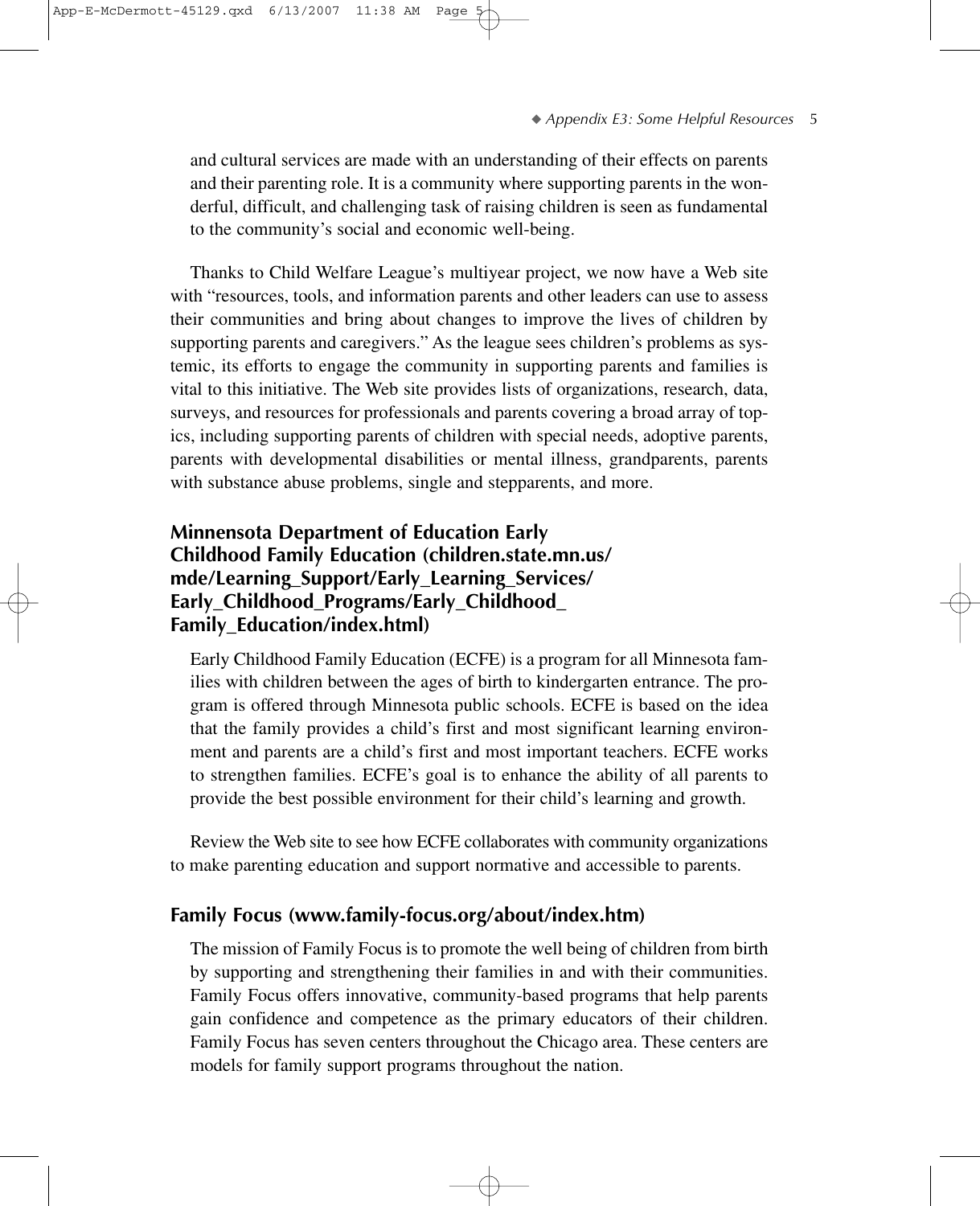Thirty years ago Bernice Weissbourd founded this organization, and it is known for its creative and strengths-based approach to family support. Some services include parent-to-parent support and mentoring, parent education, afterschool programming, information and referral, and family advocacy.

## **Family Information Services (www.familyinfoserv.com)**

This organization was founded in 1989 by Dr. Joan Comeau to support professionals who work with families in schools, social service or community agencies, churches, and so forth. It provides an Online Parent & Family Educator's Resource Library of print-ready, research-based materials related to parenting, child and youth development, marriage and family relationships, and more. Interviews with authors and other experts are also provided for practitioners. Educators can get an institutional subscription, opening up these excellent resources to students and new professionals. This "practitioner-friendly" information has been found to be invaluable by teachers and other professionals working with children, youth, and families.

## **Head Start Information and Publication Center: Parent Involvement (www.headstartinfo .org/infocenter/guides/pr\_intro.htm)**

The Head Start Information and Publication Center: Parent Involvement site provides resources on communities and associations working collaboratively to support young children and their parents. The site also has many resources on appreciative inquiry; advocacy; how parents can support child development, health, mental health, and so on; family-parent involvement; support for home culture and diversity; and support for children with special needs. There is also much information for practitioners on how to engage parents. This Web site emphasizes the importance of marshaling community support on behalf of children and their families.

## **Imagine Chicago (www.imaginechicago.org/home.html)**

#### Imagine Chicago

is a non-profit organization that helps people develop their imagination as city creators. It offers everyone, especially young people, the opportunity to invest themselves in the city's future. Imagine Chicago works in partnership with individuals and local organizations; schools, museums, churches, businesses, and community groups. Together, they design and implement innovative civic projects that build meaningful connections across generations and cultures and have lasting institutional and community impact. Imagine Chicago encourages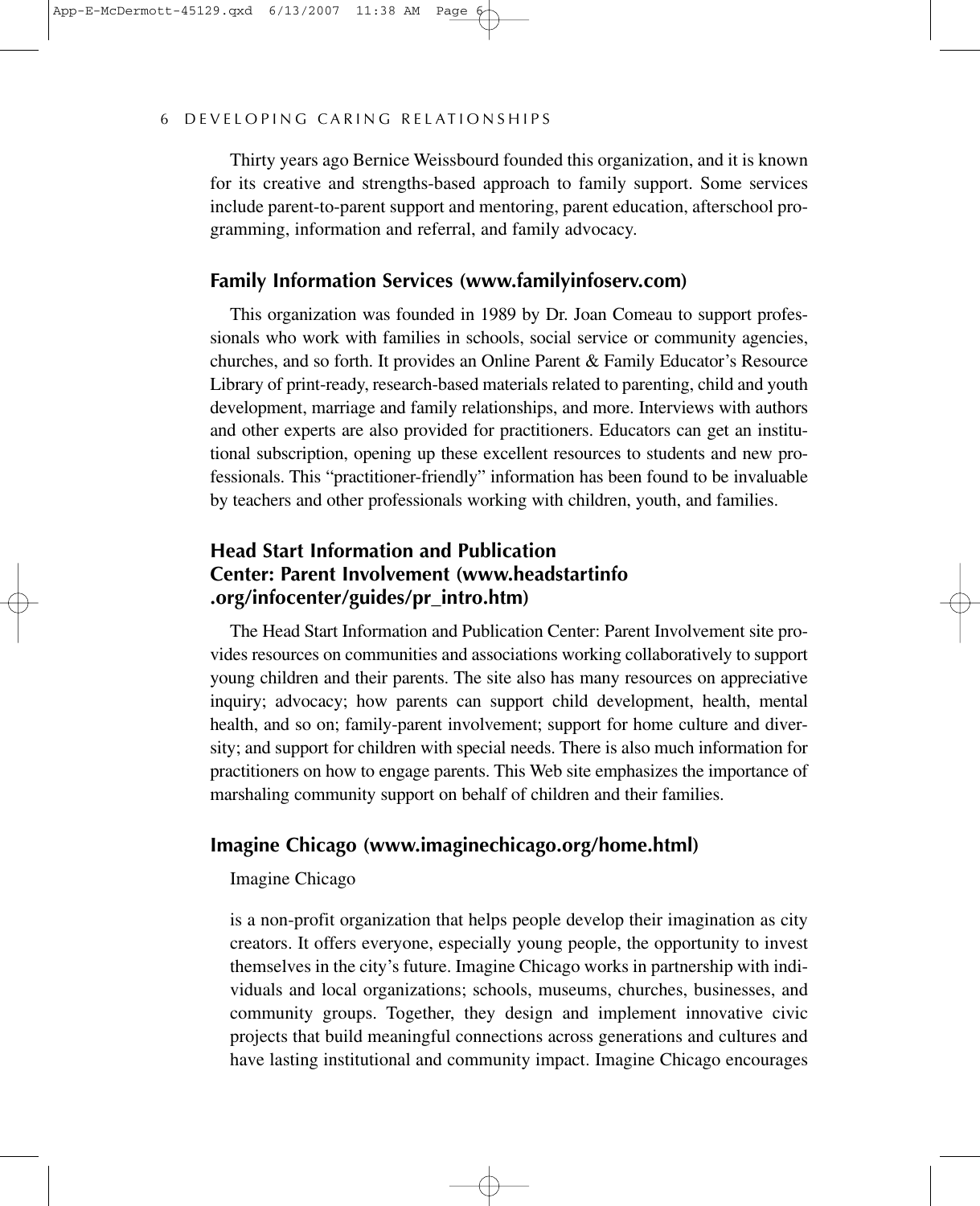individuals and organizations to focus constructively on their capacities and opportunities to make a difference as they: understand what is, imagine what can be, and create what will be.

This model has been replicated nationally and internationally.

## **The Family Involvement Network of Educators (www.finenetwork.org)**

The Family Involvement Network of Educators is a national network of more than 5,000 people all working toward enhancing relationships in the family-schoolcommunity. Started by the Harvard Family Research Project in 2000, this site has been a place for educators to support each other in their work on behalf of students and families. It is a virtual meeting place for educators, community leaders, parent leaders, undergraduate and graduate students, researchers, and school and community professionals. Examples of new initiatives, research, case studies for learning, and new developments are posted. Monthly e-mails provide lists of the latest research, publications, conferences, and more. Members are invited to write essays in answer to timely questions posed by the coordinators of the site.

## **The National Coalition for Parent Involvement in Education (www.ncpie.org/)**

The National Coalition for Parent Involvement in Education is "a coalition of major education, community, public service, and advocacy organizations working to create meaningful family-school partnerships in every school in America." The organization was founded in 1980 and provides resources, research reviews, and information on important legislation and serves constituents "as a visible representative for strong parent and family involvement initiatives at the national level." The Web site has separate lists of resources for diverse groups of parents, educators, administrators, and teachers. It also has several action briefs related to No Child Left Behind and other legislation affecting families and schools.

#### **The National Parenting Education Network (www.npen.org)**

This Web site contains the history of our efforts to advance the field of parenting education and support. It includes contacts, by state, who are working to support parent educators. It identifies the competencies needed to be effective in this professional role. Lists of programs, degrees, certificates, and licensures in Parenting Education in the United States are provided. Articles and news in the field are added regularly.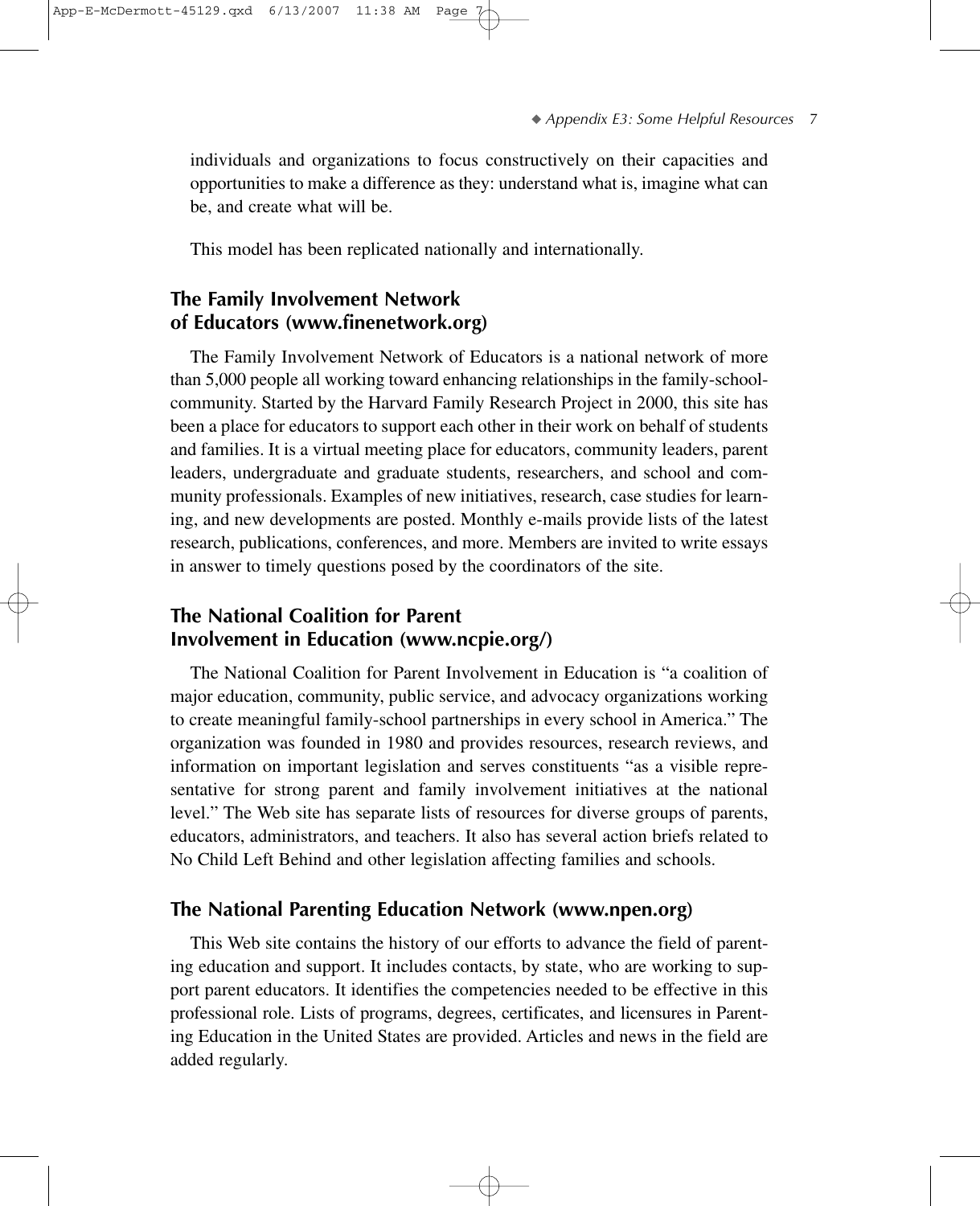#### **The Orelena Hawks Puckett Institute (www.puckett.org)**

The Orelena Hawks Puckett Institute was founded by Drs. Carl Dunst and Carol Trivette more than a decade ago to support practitioners and parents in their efforts to support children's development. Their goal was to find better ways for research to be accessible and inform family support practices. Their Web site shares their many initiatives, be they assets-based practices with Native American children and their families or helping children learn in natural environments in the home and community. Their practice is also based on the goal of helping children and adults be active participants in their own learning. Their work is informed by adult learning principles and best practices. They have also written about what ideal help for family empowerment should look like.

#### **The Parent Teacher's Association (www.pta.org)**

The mission of the Parent Teacher's Association (PTA) is

To support and speak on behalf of children and youth in the schools, in the community, and before governmental bodies and other organizations that make decisions affecting children; To assist parents in developing the skills they need to raise and protect their children; To encourage parent and public involvement in the public schools of this nation.

The PTA's purpose is to promote children's welfare by raising standards of living and by guaranteeing that laws are in place to care for and protect children. They are also concerned with serving as a bridge between parents and teachers in schools. The PTA is increasing efforts to "recognize and reinforce the significance of ethnic minority leaders' roles in PTA, and to create more opportunities for ethnic minority leaders to connect, share, and galvanize efforts."

## **Parenting UK (www.parenting-forum.org.uk/about.asp)**

From the Web site we read that this organization "enables parents, prospective parents and those in a parenting role to improve their understanding of their own and their children's personal, social, emotional, intellectual and physical needs and the context in which family life takes place. This enhances family life and the contribution which families make to society. The Parenting Education & Support Forum supports a model which promotes respectful and empowering attitudes and which values parents' unique knowledge of their own children." The principles the organization draws on are based on the United Nations Convention on the Rights of the Child, an understanding of parenting as a lifelong learning process, an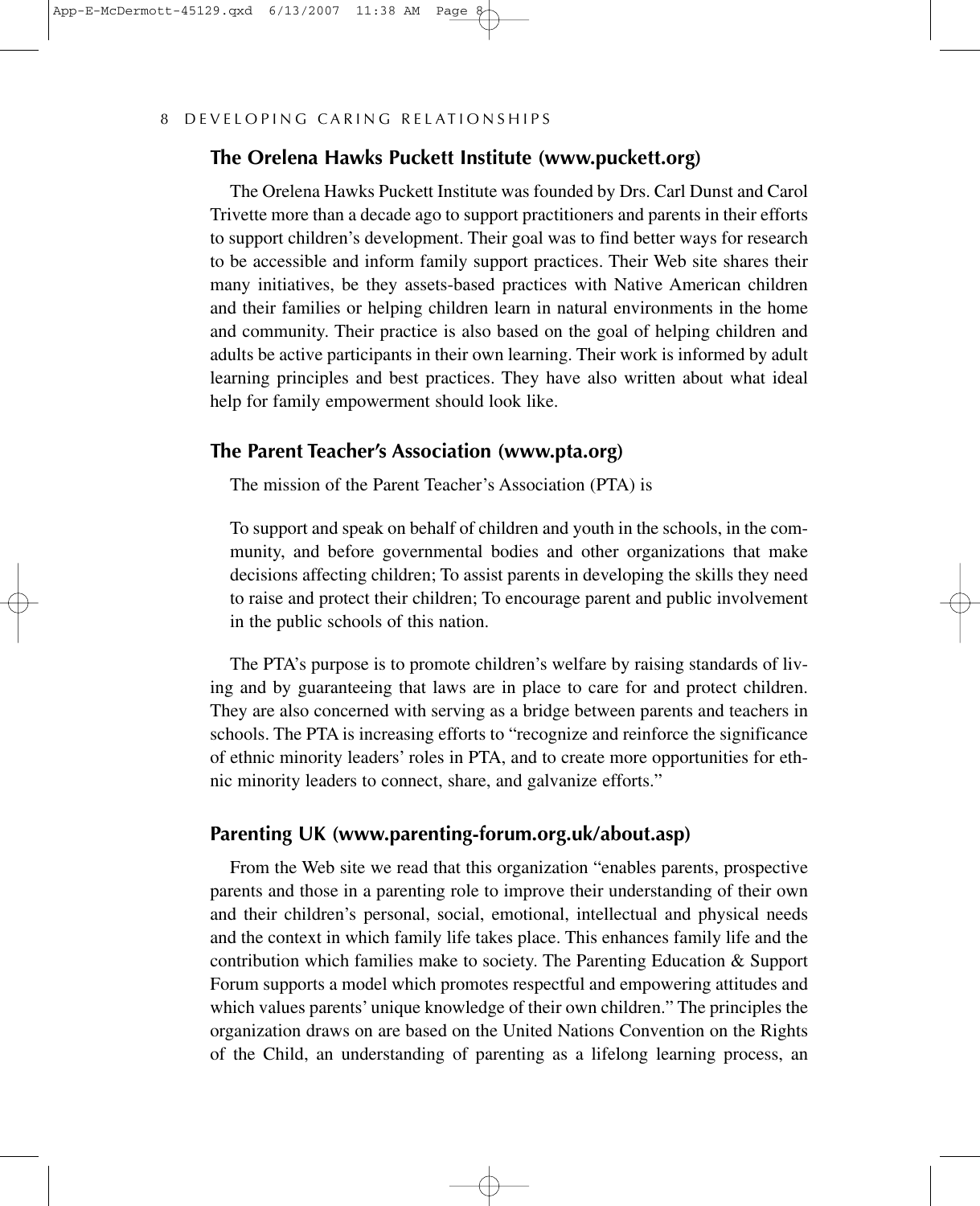understanding of the diversity of parents, and an understanding that "bringing up children should be seen in the wider context of health, employment, housing, family income and support services, and non-parental care." This Web site, like that of the National Parenting Education Network in the United States, focuses on standards for the practice and training of professionals doing parenting education and support, informing members of new developments in the field, sponsoring conferences, and doing advocacy to support efforts of parents and those supporting parents. Resources include training materials, evaluations of initiatives, and publications on developing multiagency networks for supporting families.

#### **Prepare Tomorrow's Parents (www.preparetomorrowsparents.org)**

Prepare Tomorrow's Parents was founded in 1995 by Suzy Garfinkle Chevrier, a parent concerned that children were often not prepared for the most important role in their lives.

Prepare Tomorrow's Parents' vision is a society in which parenting is a valued occupation undertaken only by prepared adults, to help assure that every child is well-nurtured, emotionally healthy and capable of reaching his or her full potential. The organization's mission is to promote and facilitate the learning of parenting, nurturing and relationship skills as an essential curriculum element in grades pre K–12 and through community organizations and other settings. Preparing young people to become caring, competent parents may be the single most effective way to prevent child abuse and other violence, increase mental health, ensure school preparedness, and achieve academic success for future generations.

Chapter 9 in *Developing Caring Relationships Among Parents, Children, Schools, and Communities* reviews research to support this claim. The Web site provides a rationale for the program, support materials for teachers, testimonials, and an advocacy manual.

#### **The Search Institute (www.search-institute.org)**

The Search Institute has as its goal the provision of research, leadership, knowledge, and resources to promote the healthy growth of children, families, and communities. It has identified 40 developmental assets (positive experiences and personal qualities) that children need to grow and thrive. It has identified the support parents and especially minority parents need to build bridges to community resources for their children and families. The institute has launched a special Web site, MVParents.org, to support and inform parents as to how to stay connected to